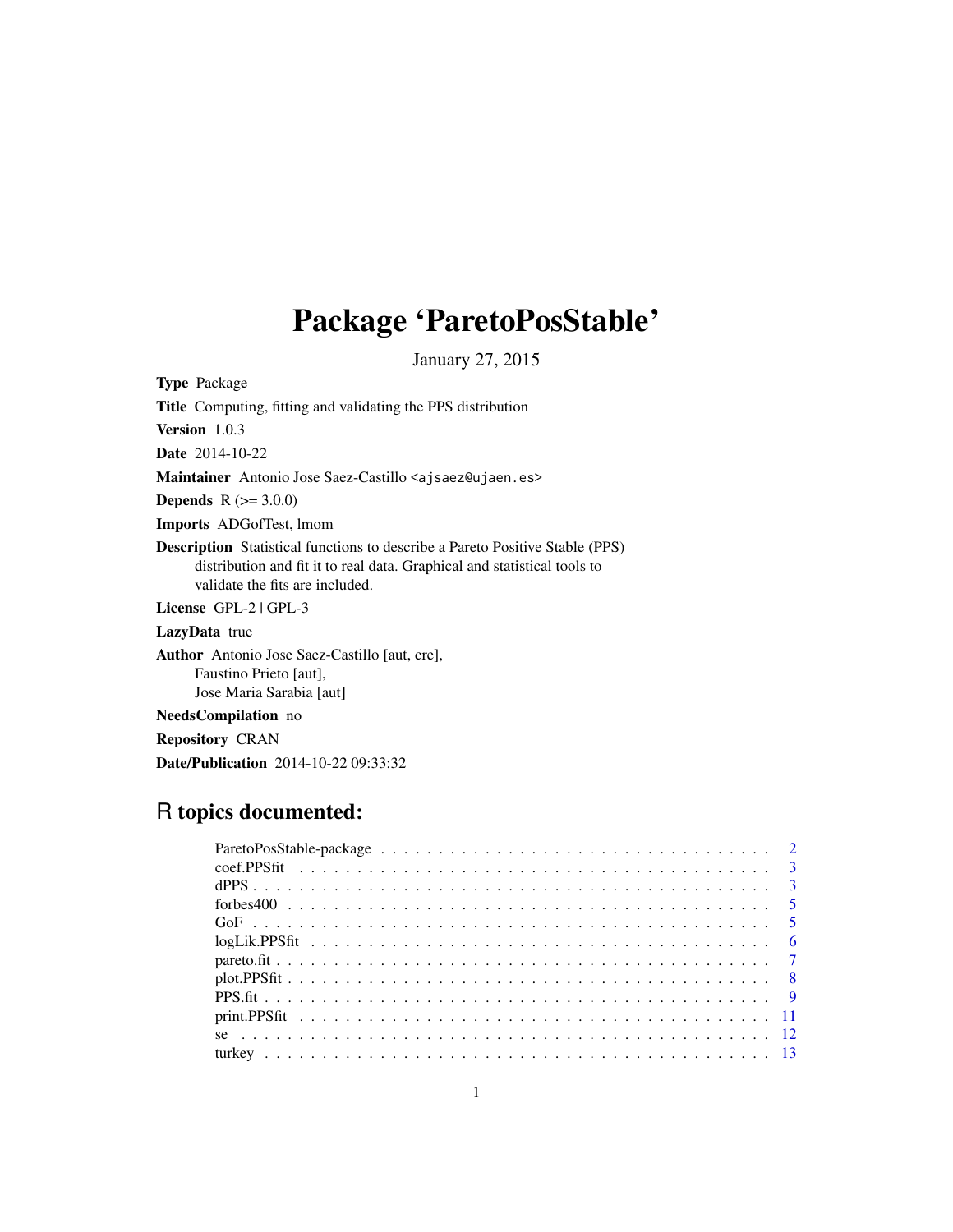#### <span id="page-1-0"></span>**Index** 2008 **[14](#page-13-0)**

#### ParetoPosStable-package

*Computing, fitting and validating the PPS distribution*

#### Description

Statistical functions to describe a Pareto Positive Stable (PPS) distribution and fit it to real data. Graphical and statistical tools to validate the fits are included.

#### Details

| Package: | ParetoPosStable |
|----------|-----------------|
| Type:    | Package         |
| Version: | 1.0.3           |
| Date:    | 2014-10-22      |
| License: | $GPL-2$ $GPL-3$ |

#### Author(s)

Antonio Jose Saez-Castillo, Faustino Prieto and Jose Maria Sarabia

Maintainer: Antonio Jose Saez-Castillo <ajsaez@ujaen.es>

#### References

Sarabia, J.M and Prieto, F. (2009). The Pareto-positive stable distribution: A new descriptive model for city size data, *Physica A: Statistical Mechanics and its Applications*, 388(19), 4179-4191.

```
x <- rPPS(50, 1.2, 100, 2.3)
fit \leftarrow PPS.fit(x)print(fit)
coef(fit)
se(fit, k = 50, show.iters = FALSE)logLik(fit)
par(mfrow=c(2,2))
plot(fit)
GoF(fit, k = 50, show.iters = FALSE)
```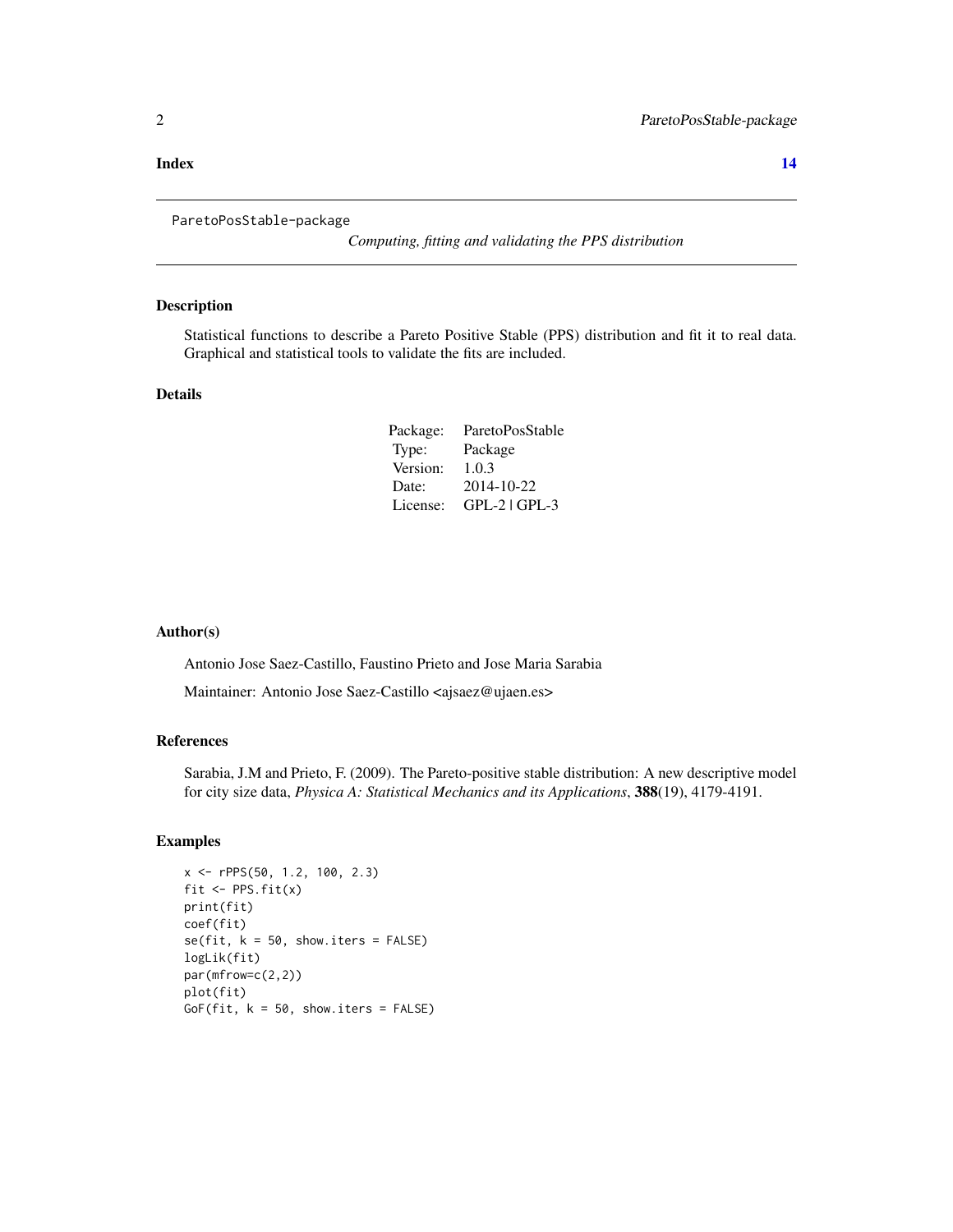<span id="page-2-1"></span><span id="page-2-0"></span>

coef returns the parameter estimates in a PPSfit Object

#### Usage

```
## S3 method for class 'PPSfit'
coef(object, ...)
```
#### Arguments

| object | a PPSfit Object, typically from PPS. fit(). |
|--------|---------------------------------------------|
| .      | other arguments.                            |

#### Value

A list with the parameter estimates.

#### See Also

[PPS.fit](#page-8-1)

#### Examples

x <- rPPS(50, 1.2, 100, 2.3) fit  $\leftarrow$  PPS.fit(x) coef(fit)

dPPS *The Pareto Positive Stable (PPS) distribution*

#### Description

Density, distribution function, hazard function, quantile function and random generation for the Pareto Positive Stable (PPS) distribution with parameters lam, sc and v.

#### Usage

```
dPPS(x, lam, sc, v, log = FALSE)pPPS(x, lam, sc, v, lower.tail = TRUE, log.p = FALSE)
qPPS(p, lam, sc, v, lower.tail = TRUE, log.p = FALSE)hPPS(x, lam, sc, v)
rPPS(n, lam, sc, v)
```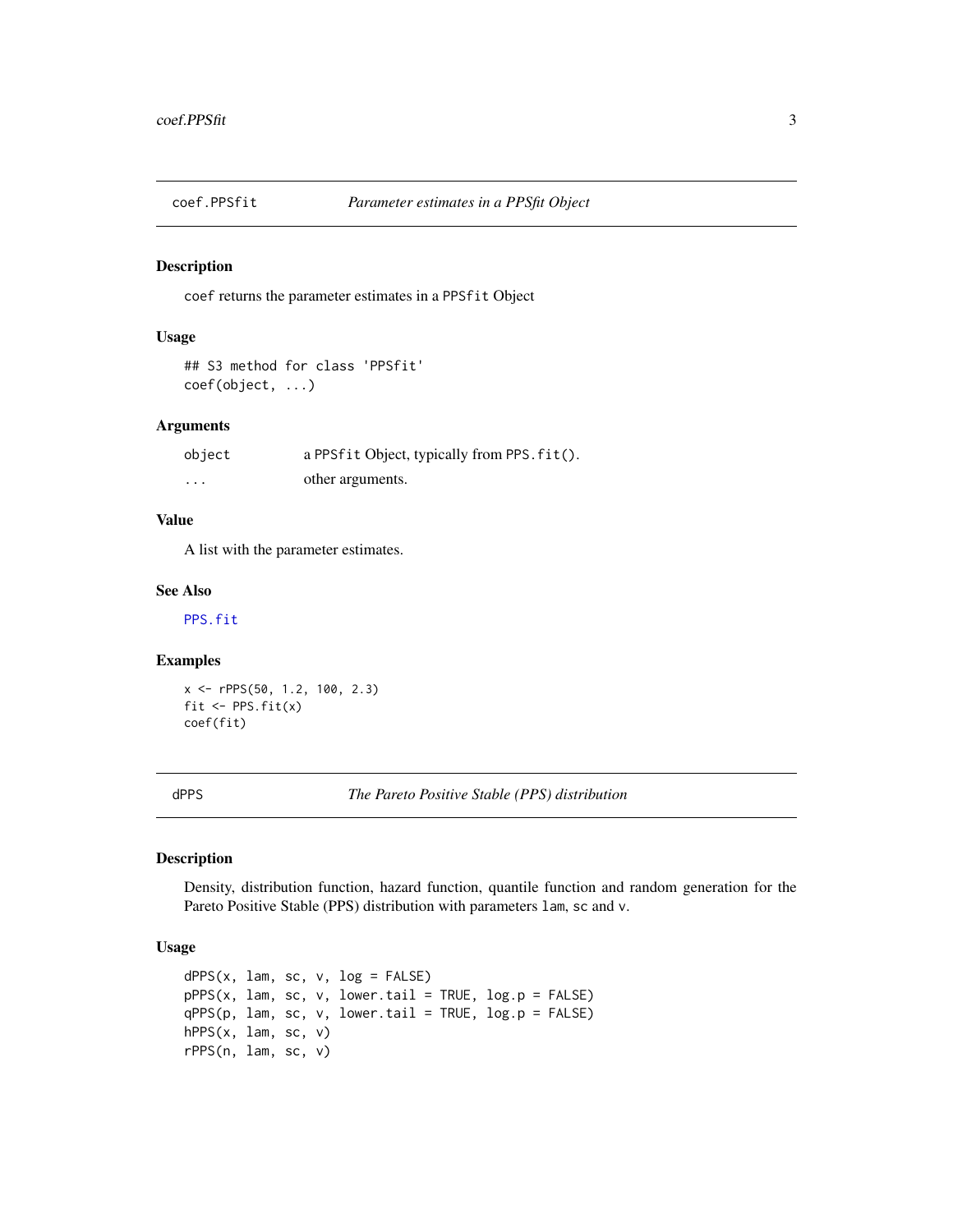#### Arguments

| $\mathsf{x}$ | vector of quantiles.                                                                 |
|--------------|--------------------------------------------------------------------------------------|
| p            | vector of probabilities.                                                             |
| n            | number of random values to return.                                                   |
| lam          | vector of (non-negative) first shape parameters.                                     |
| <b>SC</b>    | vector of (non-negative) scale parameters.                                           |
| $\vee$       | vector of (non-negative) second shape parameters.                                    |
| log, log.p   | logical; if TRUE, probabilities/densities p are returned as $log(p)$ .               |
| lower.tail   | logical; if TRUE (default), probabilities are $P[X \le x]$ , otherwise, $P[X > x]$ . |

#### Details

The PPS distribution has density

$$
f(x) = \lambda \nu \left[ \log(x/\sigma) \right]^{\left(\nu - 1\right)} \exp\left(-\lambda \left[ \log(x/\sigma) \right]^{\nu}\right) / x
$$

cumulative distribution function

$$
F(x) = 1 - exp(-\lambda \left[ log(x/\sigma)^{\nu} \right]),
$$

quantile function

$$
Q(p) = \sigma exp([- (1/\lambda)log(1-p)]^{(1/\nu)})
$$

and hazard function

$$
\lambda \nu (\log(x/\sigma))^{(1)} \nu - 1) x^{(-1)}
$$

See Sarabia and Prieto (2009) for the details about the numbers random generation.

#### Value

dPPS gives the (log) density, pPPS gives the (log) distribution function, qPPS gives the quantile function, and rpois generates random samples.

Invalid parameters will result in return value NaN, with a warning.

The length of the result is determined by n for rPPS, and is the common length of the numerical arguments for the other functions.

#### References

Sarabia, J.M and Prieto, F. (2009). The Pareto-positive stable distribution: A new descriptive model for city size data, *Physica A: Statistical Mechanics and its Applications*, 388(19), 4179-4191.

```
print(x <- sort(rPPS(10, 1.2, 100, 2.3)))
dPPS(x, 1.2, 100, 2.3)
pPPS(x, 1.2, 100, 2.3)
qPPS(pPPS(x, 1.2, 100, 2.3), 1.2, 100, 2.3)
hPPS(x, 1.2, 100, 2.3)
```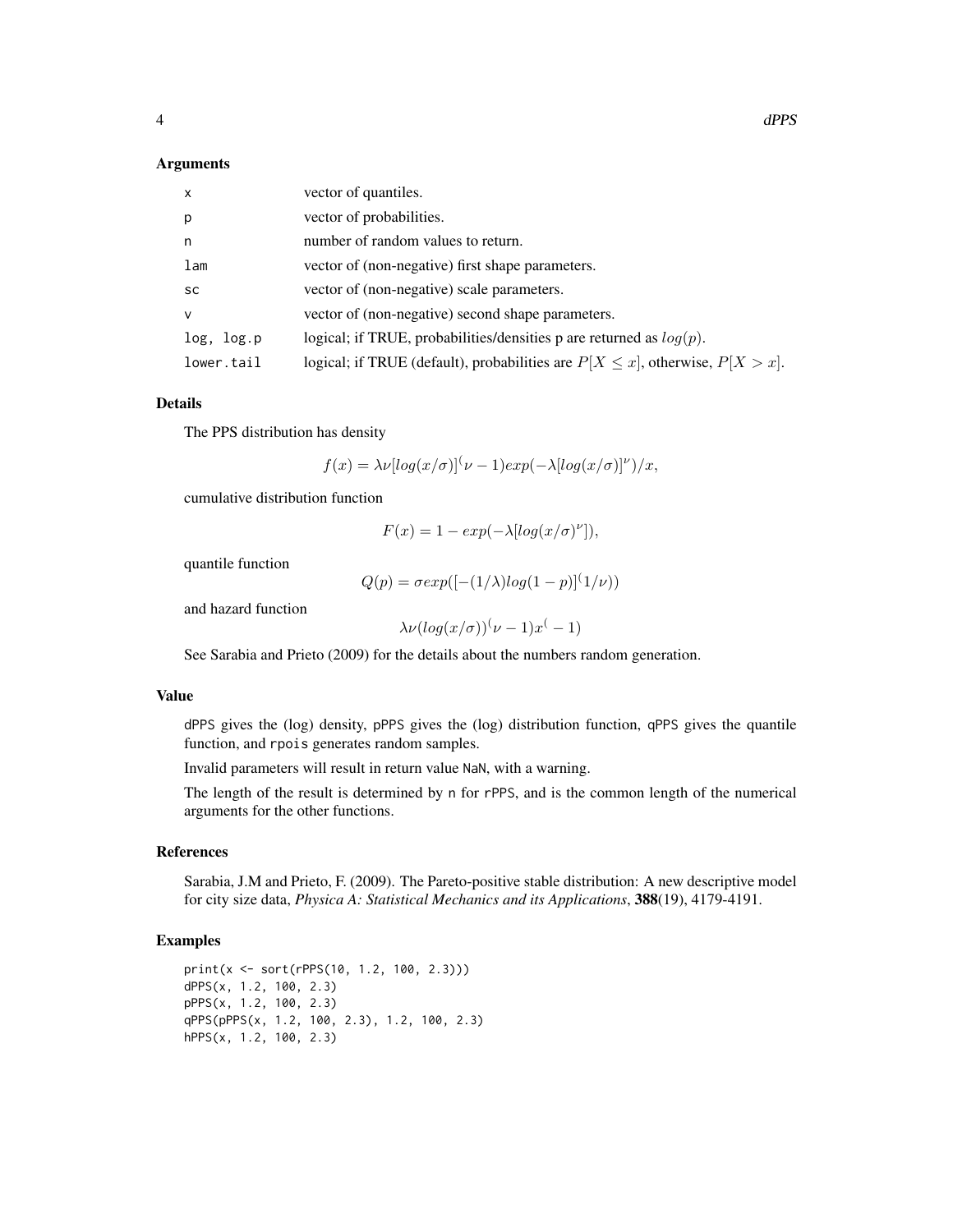<span id="page-4-0"></span>

The Forbes 400 or 400 Richest Americans is a list published by Forbes magazine of the wealthiest 400 Americans, ranked by net worth. The dataset presents results about 2012.

#### Usage

data("forbes400")

#### Format

A data frame with 400 observations on the following 2 variables.

Name members of the list names.

NetWorth net worth in 2012 in \$ billion.

#### Source

<http://www.forbes.com/forbes-400/list/>

#### Examples

data(forbes400) summary(forbes400)

<span id="page-4-1"></span>GoF *Goodness of fit tests for the Pareto Positive Stable (PPS) distribution*

#### Description

Kolmogorov-Smirnov, Anderson-Darling and PPS goodness of fit tests to validate a PPS fit (typically from PPS.fit()).

#### Usage

```
## Default S3 method:
GoF(PPSfit, k = 2000, show.iters = TRUE, ...)
```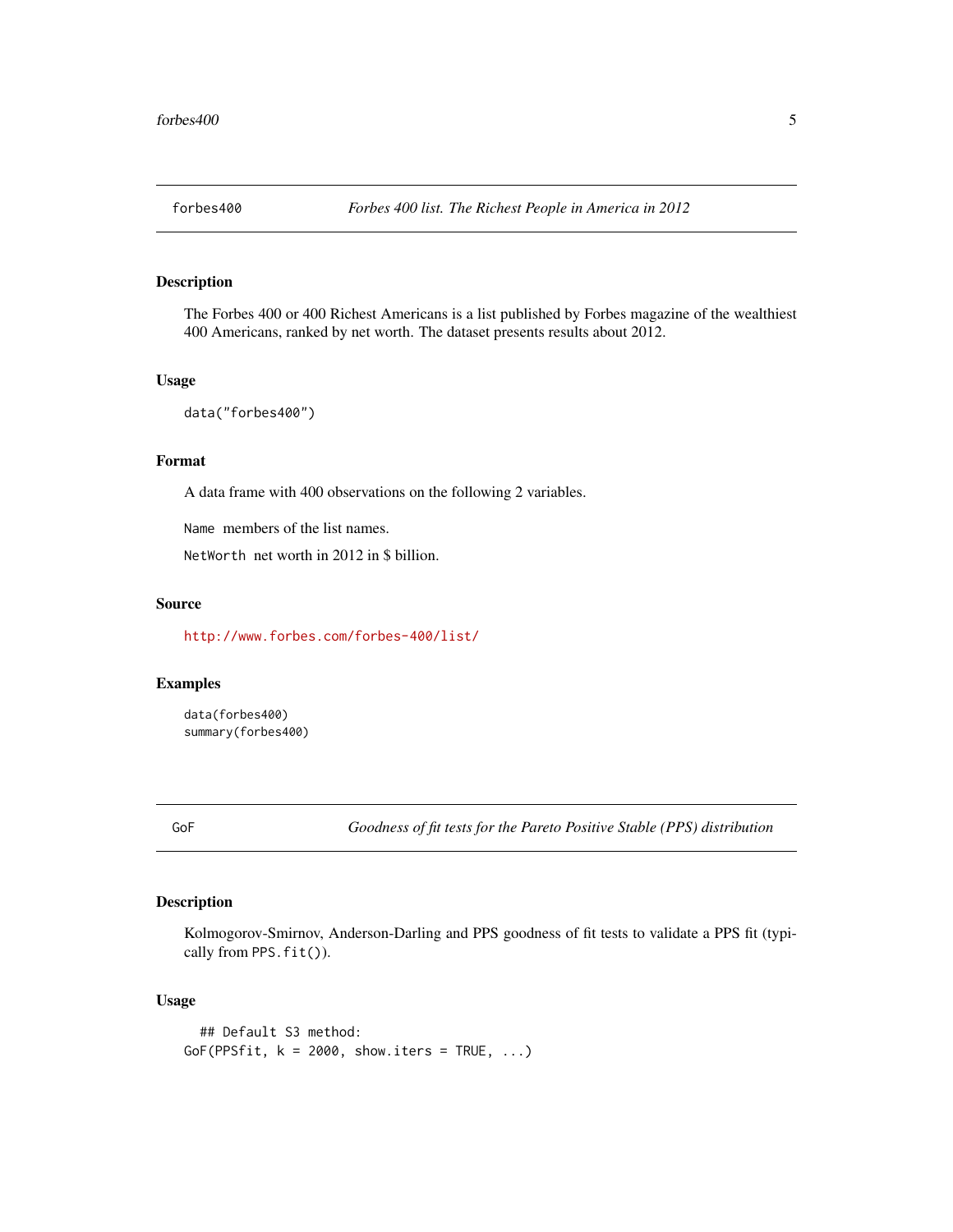#### <span id="page-5-0"></span>**Arguments**

| PPSfit     | a PPSfit Object.                                                                              |
|------------|-----------------------------------------------------------------------------------------------|
| k          | the number of iterations in the bootstrap procedure to approximate the p-values.              |
| show.iters | A logical argument specifying if the steps in the bootstrap iteration procedure<br>are shown. |
| $\ddotsc$  | other arguments.                                                                              |

#### Details

It returns the Kolmogorov-Smirnov, the Anderson-Darling tests and a specific test for PPS distributions. p-values are approximated by a bootstrap procedure.

The specific goodness of fit test for PPS distributions is based on the linearity of the survival function vs. the scaled observations in a double log-log scale (see Sarabia and Prieto, 2009).

#### Value

A list with the values of the tests statistics and the approximated p-values.

#### References

Sarabia, J.M and Prieto, F. (2009). The Pareto-positive stable distribution: A new descriptive model for city size data, *Physica A: Statistical Mechanics and its Applications*, 388(19), 4179-4191.

#### See Also

[PPS.fit](#page-8-1), [plot.PPSfit](#page-7-1)

#### Examples

x <- rPPS(50, 1.2, 100, 2.3) fit  $\leftarrow$  PPS.fit $(x)$ GoF(fit,  $k = 50$ , show.iters = FALSE)

logLik.PPSfit *Log-likelihood value of a PPSfit Object*

#### Description

It returns the log-likelihood value of a PPSfit Object

#### Usage

```
## S3 method for class 'PPSfit'
logLik(object, ...)
```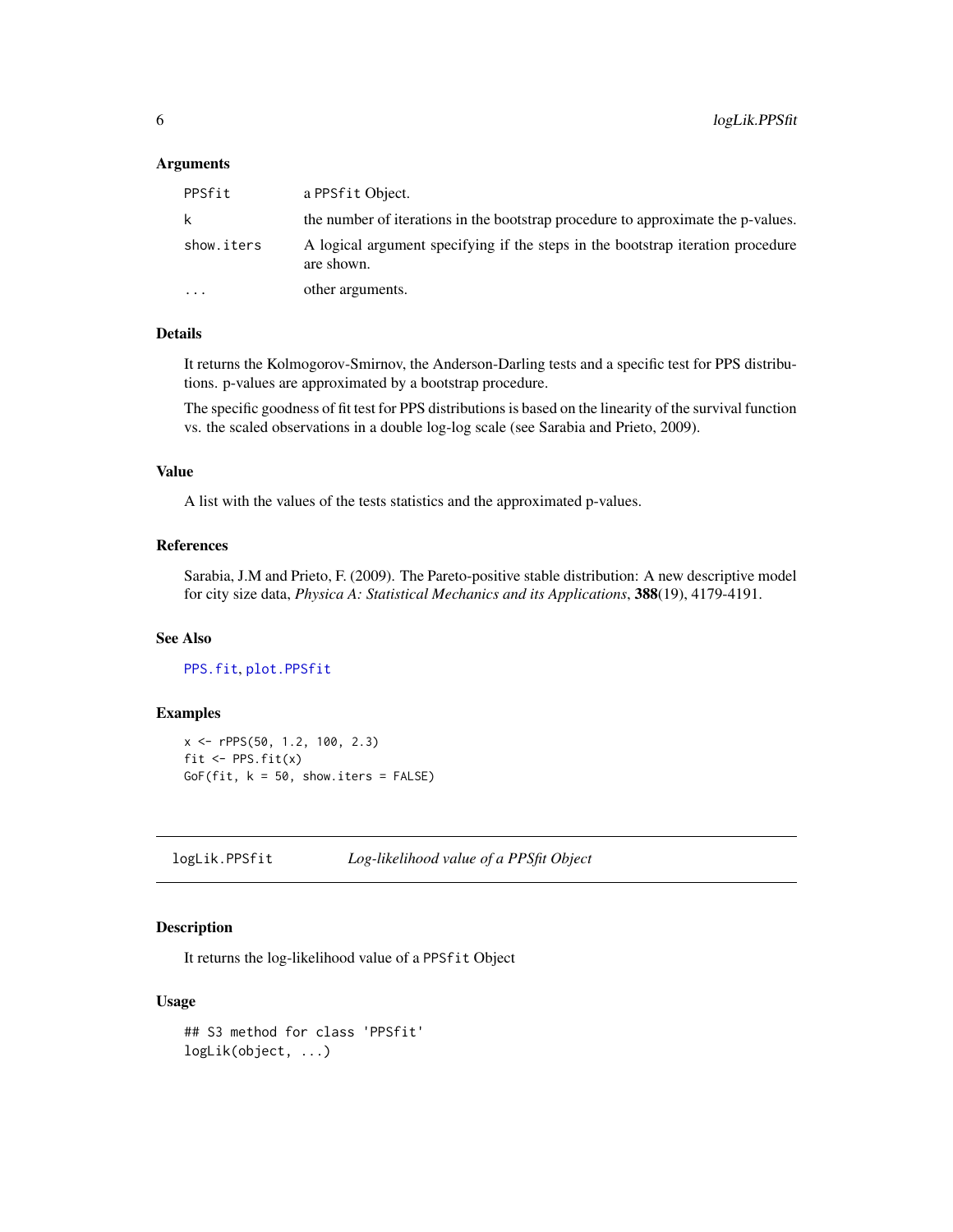#### <span id="page-6-0"></span> $p$ areto.fit  $\overline{7}$

#### Arguments

| object  | a PPSfit Object. |
|---------|------------------|
| $\cdot$ | other arguments. |

#### Value

The log-likelihood.

#### References

Sarabia, J.M and Prieto, F. (2009). The Pareto-positive stable distribution: A new descriptive model for city size data, *Physica A: Statistical Mechanics and its Applications*, 388(19), 4179-4191.

#### See Also

[PPS.fit](#page-8-1)

#### Examples

x <- rPPS(50, 1.2, 100, 2.3) fit <- PPS.fit(x) logLik(fit)

pareto.fit *Fitting a Pareto distribution*

#### Description

It is an auxiliar function for fitting a Pareto distribution as a particular case of a Pareto Positive Stable distribution, allowing the scale parameter to be held fixed if desired.

#### Usage

pareto.fit(x, estim.method = "MLE", sigma = NULL, start, ...)

#### Arguments

| $\mathsf{x}$ | the vector of observations.                                                                            |
|--------------|--------------------------------------------------------------------------------------------------------|
| estim.method | the estimation method, "MLE" or "OLS"                                                                  |
| sigma        | the value of the scale parameter, if it is known; if the value is NULL, the parameter<br>is estimated. |
| start        | unused argument from PPS. fit.                                                                         |
| $\cdots$     | other arguments                                                                                        |

#### Details

This function is called by PPS.fit() when Pareto argument is TRUE.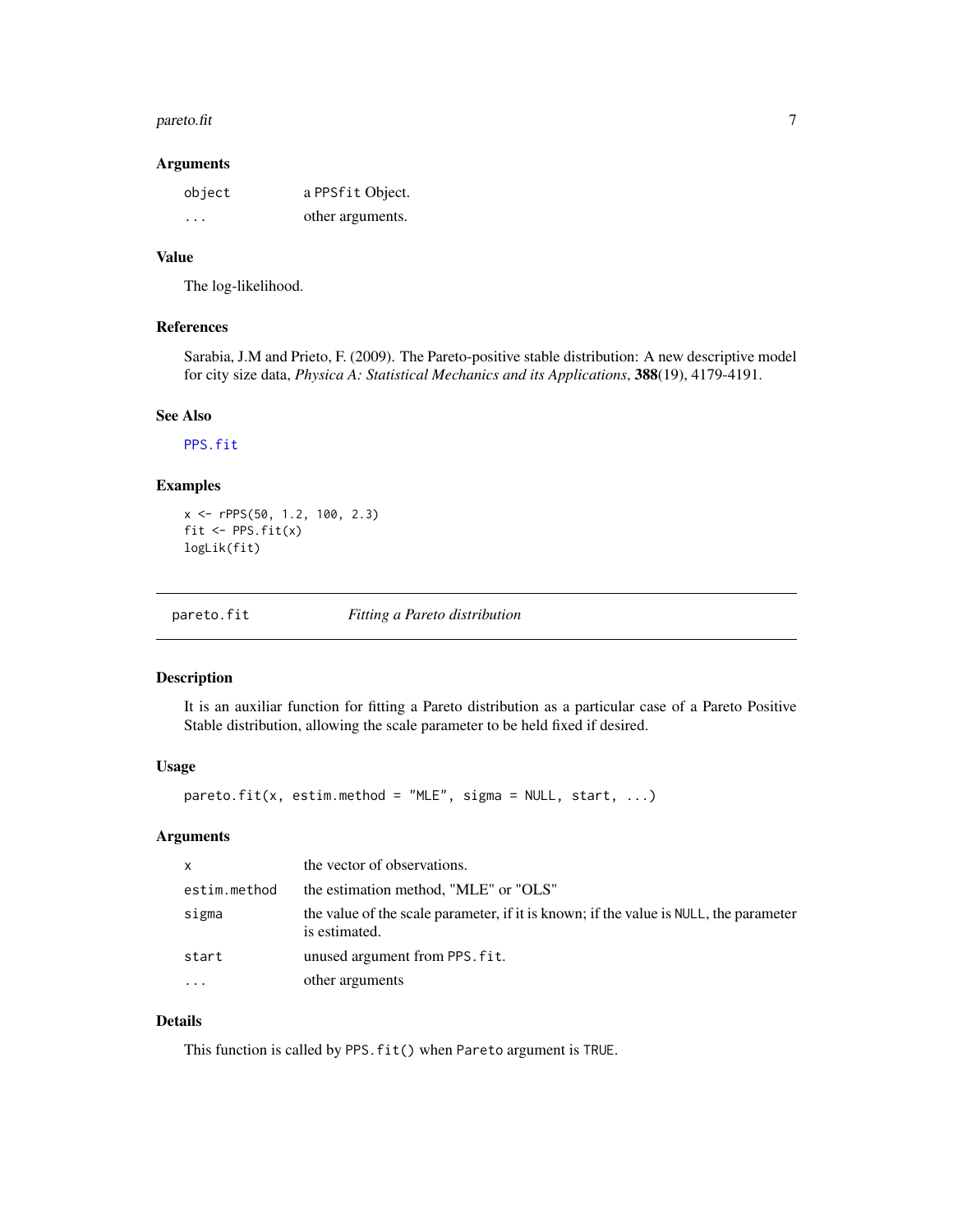#### <span id="page-7-0"></span>Value

A PPSfit Object.

#### References

Sarabia, J.M and Prieto, F. (2009). The Pareto-positive stable distribution: A new descriptive model for city size data, *Physica A: Statistical Mechanics and its Applications*, 388(19), 4179-4191.

#### See Also

[PPS.fit](#page-8-1), [coef.PPSfit](#page-2-1), [print.PPSfit](#page-10-1), [plot.PPSfit](#page-7-1), [GoF](#page-4-1)

<span id="page-7-1"></span>plot.PPSfit *Plots to validate a Pareto Positive Stable (PPS) fit*

#### Description

Plots to validate a PPS fit (typically from PPS.fit()) with different comparisons between empirical and theoretical functions.

#### Usage

```
## S3 method for class 'PPSfit'
plot(x, which = 1:4, ask = prod(par("mfcol")) < length(which) && dev.interactive(),
ylim, breaks, ...)
```
#### **Arguments**

| x        | a PPSfit Object.                                                                                                                                             |
|----------|--------------------------------------------------------------------------------------------------------------------------------------------------------------|
| which    | values from 1 to 4 indicating the type of plot.                                                                                                              |
| ask      | an argument to control the plot window.                                                                                                                      |
| vlim     | optional argument to control the y limits of the histogram. It is included to<br>prevent non-desired scales on the y-axis.                                   |
| breaks   | optional argument to control the breakpoints of the histogram. See hist help<br>for the details. It is included to prevent non-desired scales on the y-axis. |
| $\cdots$ | other arguments.                                                                                                                                             |

#### Details

The plots return:

1. The histogram of the observations and the fitted PPS density (which = 1). Optional ylim and breaks arguments are provided to prevent frequent imbalances between density and histogram scales in real data: they work as the analogue arguments of the default hist function.

2. The empirical distribution function of data and the cumulative distribution function of the fitted model (which = 2).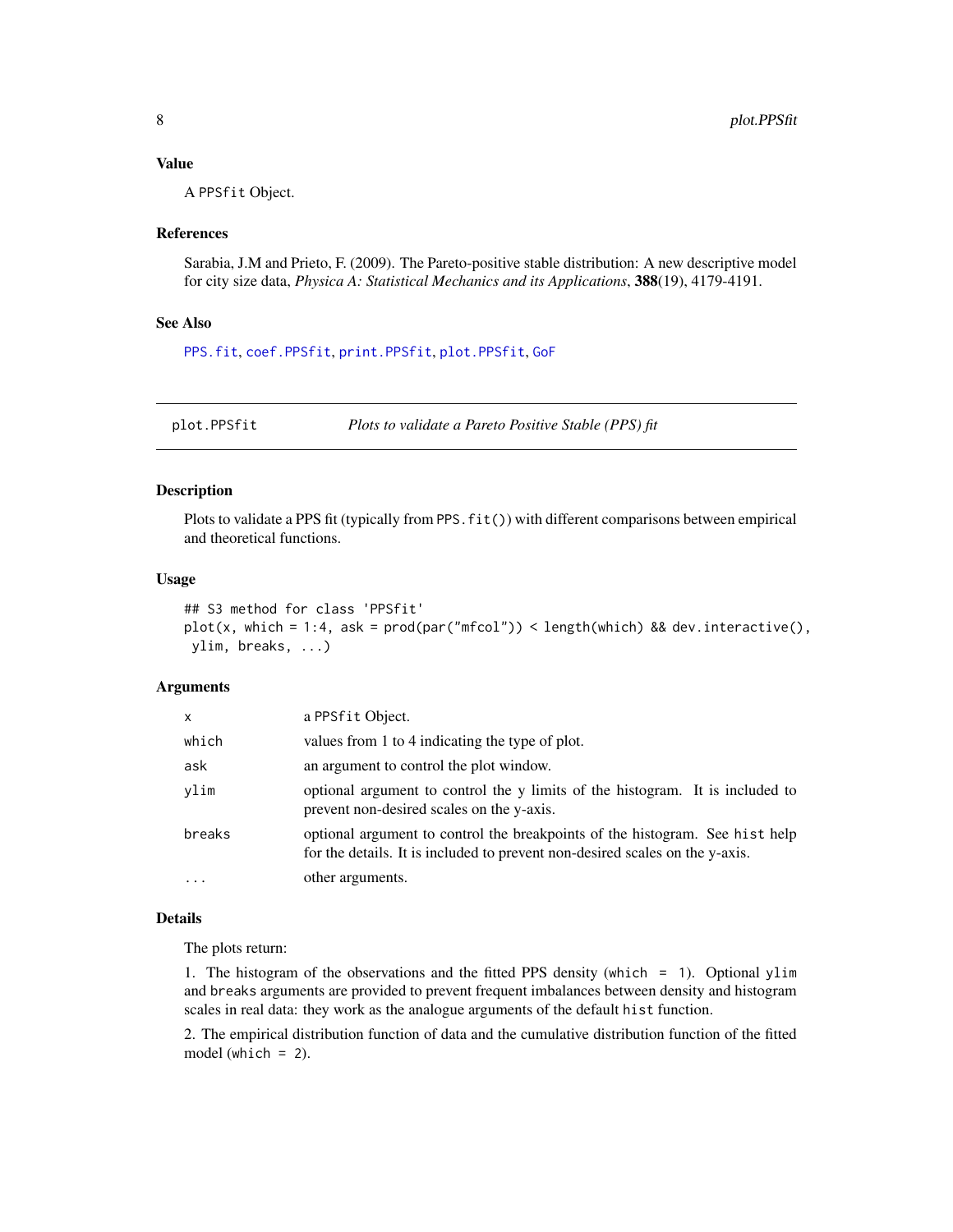#### <span id="page-8-0"></span> $PPS.$ fit 99

3. A rank-size plot in log-log scale to check the Pareto or power-law behaviour of data (which = 3). In the X-axis the log of the observations appears; in the Y-axis, the log of the empirical survival function. If the scatter-plot is around a straight line, then the observations exhibit a power law behaviour. The plot also includes the curve with the theoretical survival function of the model specified in the first argument class PPSfit: only when nu is 1, that curve is going to be a straight line.

4. A plot in a double log-log scale to check the adequacy of data to the PPS model (which = 4). On one hand, the X-axis shows the double log of the observations divided by the scale parameter, while the Y-axis shows the log of minus the log of the empirical survival function. On the other hand, the straight line determined by the linear relation between the survival function and the scaled data in a double log-log scale, in relation to the argument class PPSfit is added. The proximity of the points in the scatter-plot to that straight line is an evidence in favour of a PPS behaviour of data.

#### References

Sarabia, J.M and Prieto, F. (2009). The Pareto-positive stable distribution: A new descriptive model for city size data, *Physica A: Statistical Mechanics and its Applications*, 388(19), 4179-4191.

#### See Also

[PPS.fit](#page-8-1)

#### Examples

```
data(forbes400)
data(forbes400)
fit <- PPS.fit(forbes400$NetWorth)
par(mfrow=c(2,2))
plot(fit)
dev.off()
plot(fit, which = 1, breaks = seq(0, 60, length.out = 60))
```
<span id="page-8-1"></span>

PPS.fit *Fitting the Pareto Positive Stable (PPS) distribution*

#### **Description**

PPS.fit() returns the fit of a PPS distribution to real data, allowing the scale parameter to be held fixed if desired.

#### Usage

PPS.fit(x, estim.method = "MLE", sigma = NULL, start, Pareto = FALSE, ...)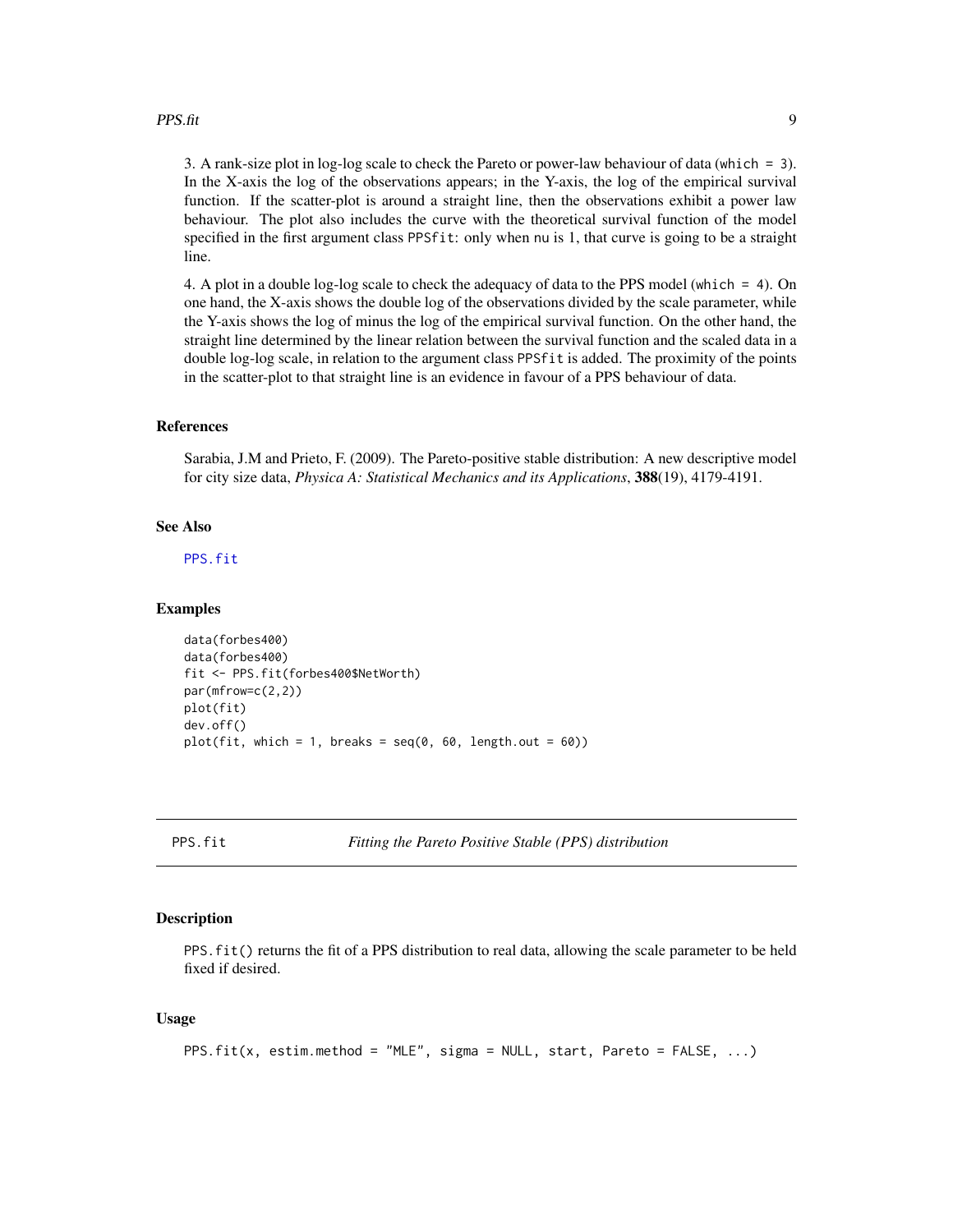#### Arguments

| $\mathsf{x}$ | a vector of observations                                                                               |
|--------------|--------------------------------------------------------------------------------------------------------|
| estim.method | the method of parameter estimation. It may be "MLE", "iMLE", "OLS", or<br>"LMOM".                      |
| sigma        | the value of the scale parameter, if it is known; if the value is NULL, the parameter<br>is estimated. |
| start        | a list with the initial values of the parameters for some of the estimation methods.                   |
| Pareto       | a logical argument to constrain the PPS fit to a Pareto fit when the value is TRUE.                    |
| $\cdots$     | other arguments.                                                                                       |

#### Details

The maximum likelihood method implemented by the direct optimization of the log-likelihood is given by estim.method = "MLE". The numerical algorithm to search the optimum is the "Nelder-Mead" method implemented in the optim function, considering as initial values those given in the start argument or, if it is missing, those provided by the OLS method.

A different approximation of the maximum likelihood estimates is given by estim method = "iMLE"; it is an iterative methodology where optimize() function provides the optimum scale parameter value, while the uniroot() function solve normal equations for that given scale parameter.

The regression estimates ("OLS") searchs an optimum scale value (in a OLS criterion) by the optimize() function. Then the rest of the parameters are estimated also by OLS, as appears in Sarabia and Prieto (2009).

In the L-moments method ("LMOM") estimates are obtained searching parameters that equal the first three sample and theoretical L-moments by means of the "Nelder-Mead" algorithm implemented in optim(); the initial values are given in the start argument or, if it is missing, provided by the "iMLE".

#### Value

A PPSfit Object, a list with

| estimate     | parameter estimates.                            |
|--------------|-------------------------------------------------|
| loglik       | the log-likelihood value.                       |
| n            | the number of observations.                     |
| obs          | the observations.                               |
| obsName      | the name of the variable with the observations. |
| estim.method | the method of parameter estimation.             |
|              |                                                 |

When this last value is "LMOM" the function also returns details about the convergence of the numerical method involved (convergence value).

#### References

Sarabia, J.M and Prieto, F. (2009). The Pareto-positive stable distribution: A new descriptive model for city size data, *Physica A: Statistical Mechanics and its Applications*, 388(19), 4179-4191.

Hosking, J. R. M. (1990). L-moments: analysis and estimation of distributions using linear combinations of order statistics. *Journal of the Royal Statistical Society, Series B*, 52, 105-124.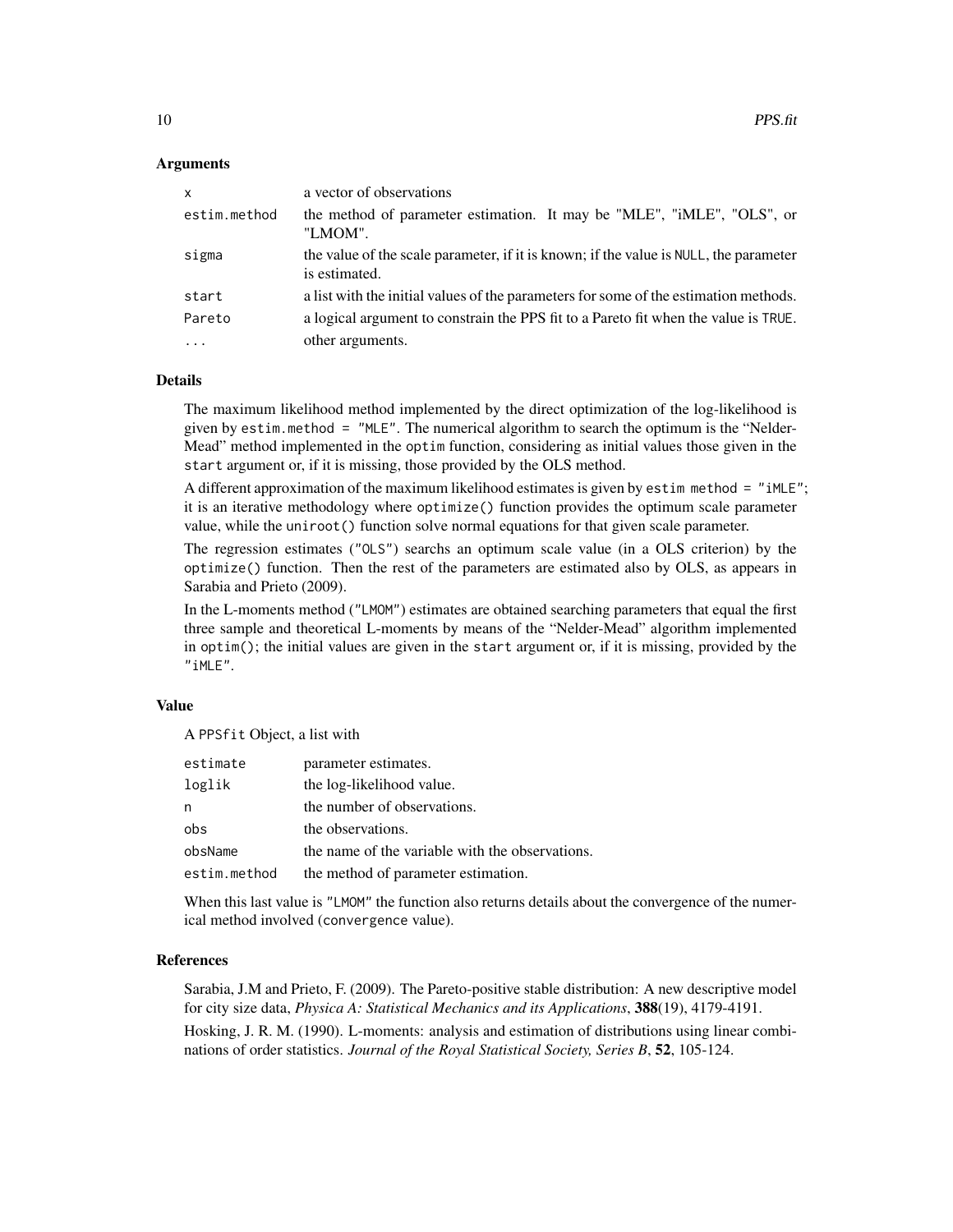#### <span id="page-10-0"></span>print.PPSfit 11

#### See Also

[coef.PPSfit](#page-2-1), [print.PPSfit](#page-10-1), [plot.PPSfit](#page-7-1), [GoF](#page-4-1)

#### Examples

```
data(turkey)
fit <- PPS.fit(turkey$Pop2000)
print(fit)
coef(fit)
se(fit, k = 100, show.iters = FALSE)logLik(fit)
par(mfrow=c(2,2))
plot(fit)
GoF(fit, k = 100, show.iters = FALSE)
```
<span id="page-10-1"></span>print.PPSfit *Printing a PPSfit Object*

#### Description

It prints its argument (typically from PPS.fit()), returning some of the most important aspects.

#### Usage

```
## S3 method for class 'PPSfit'
print(x, digits = max(3, getOption("digits") - 3), ...)
```
#### Arguments

| x                       | a PPSfit object.                    |
|-------------------------|-------------------------------------|
| digits                  | the number of digits to be printed. |
| $\cdot$ $\cdot$ $\cdot$ | other arguments.                    |

#### References

Sarabia, J.M and Prieto, F. (2009). The Pareto-positive stable distribution: A new descriptive model for city size data, *Physica A: Statistical Mechanics and its Applications*, 388(19), 4179-4191.

#### See Also

[PPS.fit](#page-8-1)

```
x <- rPPS(50, 1.2, 100, 2.3)
fit \leftarrow PPS.fit(x)
print(fit)
```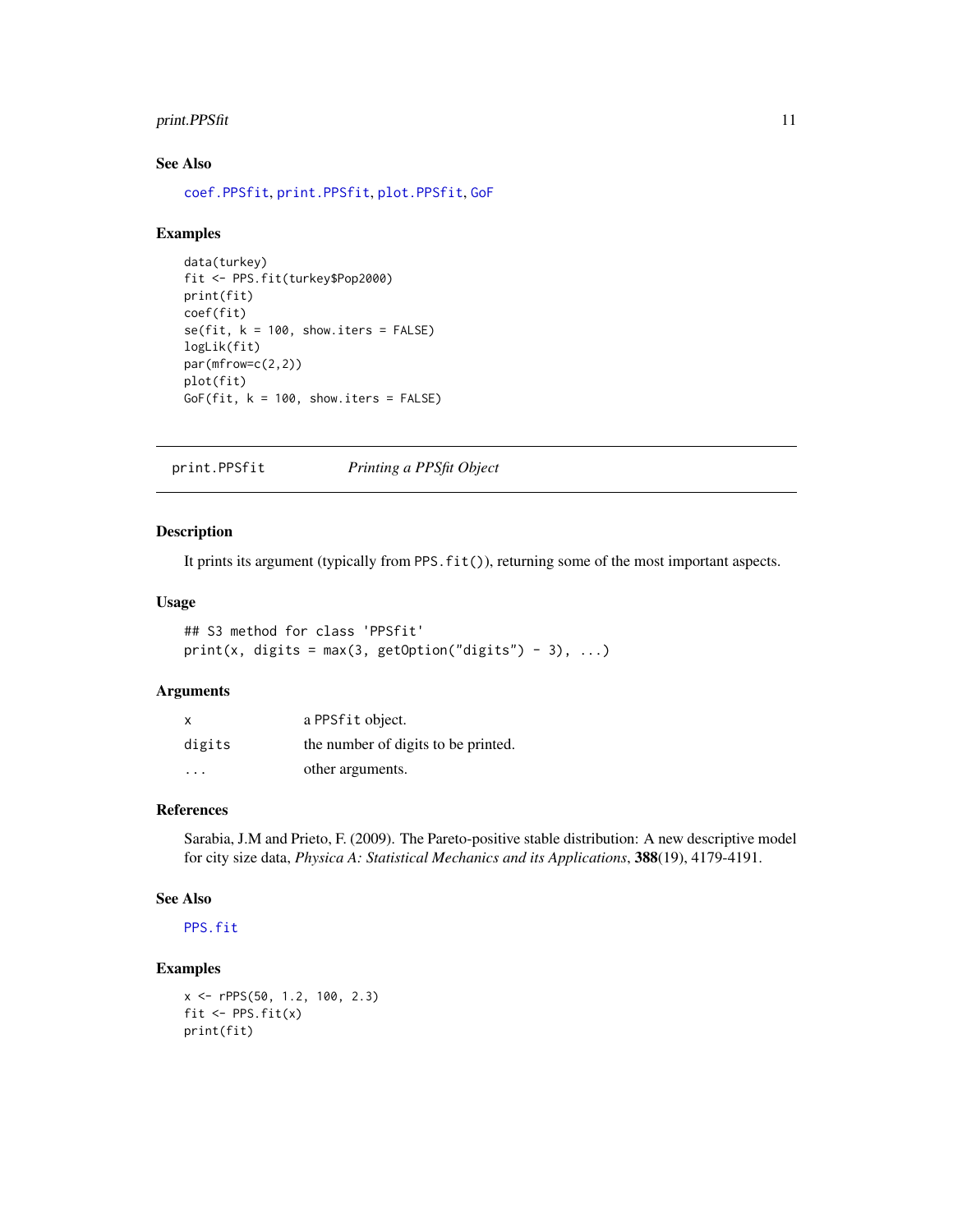It approximates the stantard errors of PPS parameter estimates by bootstrapping.

#### Usage

## Default S3 method:  $se(PPSfit, k = 2000, show.iters = TRUE, ...)$ 

#### Arguments

| PPSfit     | a PPSfit Object, typically from PPS. fit().                                                   |
|------------|-----------------------------------------------------------------------------------------------|
| k.         | the number of steps in the bootstrapping procedure.                                           |
| show.iters | A logical argument specifying if the steps in the bootstrap iteration procedure<br>are shown. |
| $\ddotsc$  | other arguments.                                                                              |

#### Details

The function simulates k samples from the model given in the PPSfit argument, fits them with the same method of estimation and uses the parameter estimates to approximate the standard errors.

#### Value

A list with the standard errors.

#### References

Sarabia, J.M and Prieto, F. (2009). The Pareto-positive stable distribution: A new descriptive model for city size data, *Physica A: Statistical Mechanics and its Applications*, 388(19), 4179-4191.

#### See Also

[PPS.fit](#page-8-1)

```
x <- rPPS(50, 1.2, 100, 2.3)
fit \leftarrow PPS.fit(x)coef(fit)
se(fit, k = 50, show.iters = FALSE)
```
<span id="page-11-0"></span>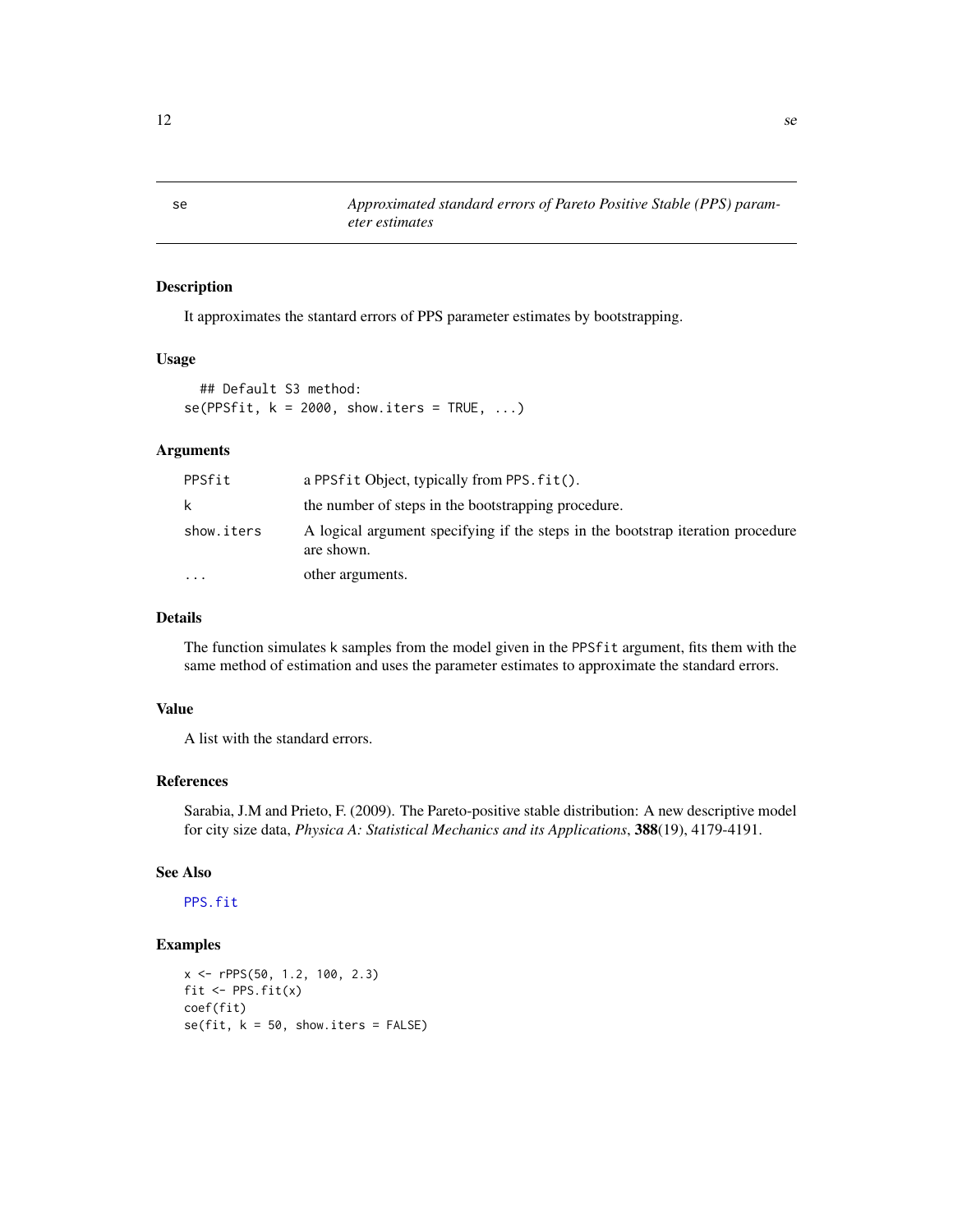<span id="page-12-0"></span>

Census population of Turkish cities and towns of more than 20,000 inhabitants in 1990 and 2000.

#### Usage

data(turkey)

#### Format

A data frame with 280 observations on the following 4 variables.

Name cities and towns names.

Adm. abbreviated province name of cities and towns.

Pop1990 the population in 1990.

Pop2000 the population in 2000.

#### Source

<http://www.citypopulation.de/Turkey-C20.html>

#### Examples

data(turkey) summary(turkey)